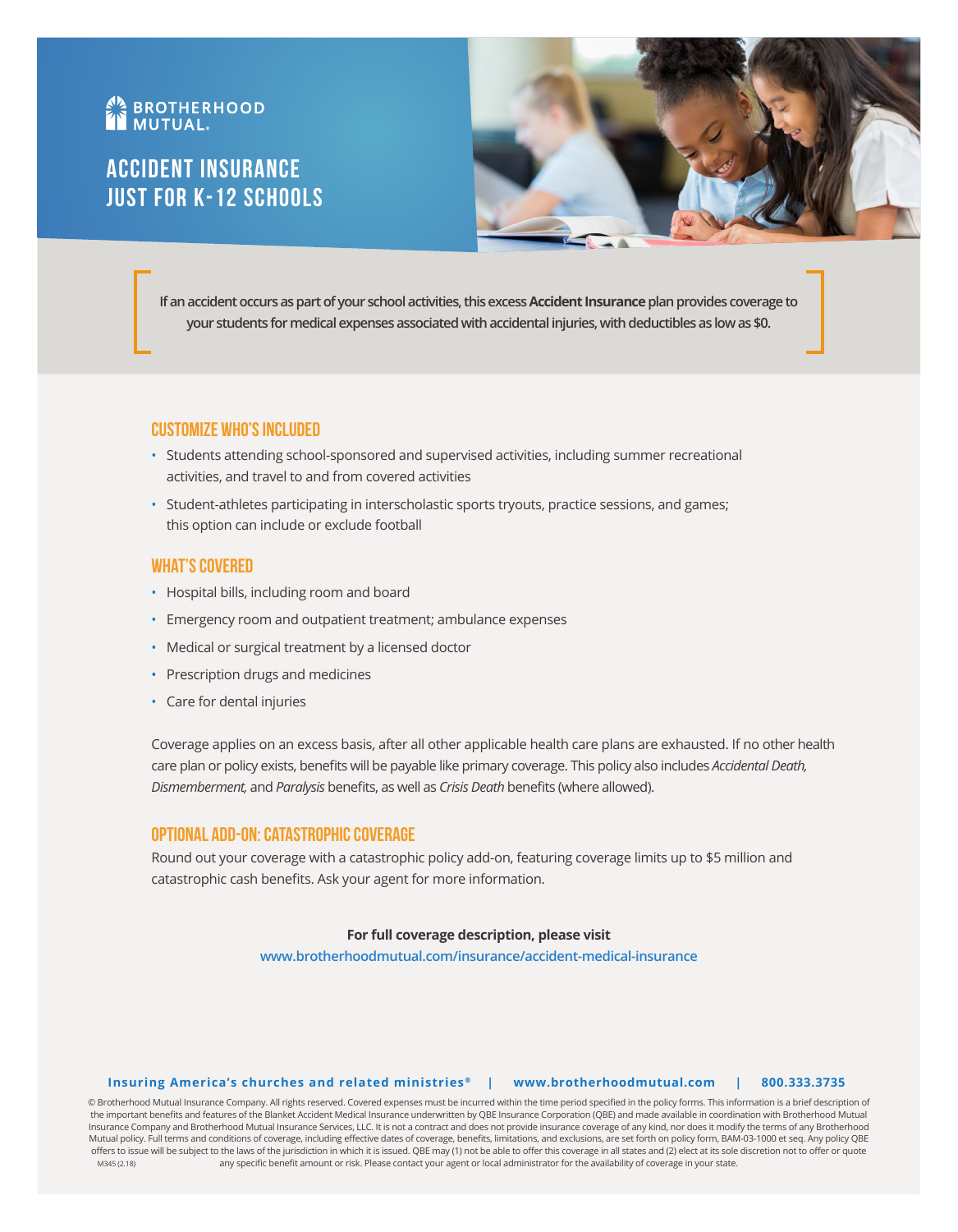#### *Accidental Death, Dismemberment, and Paralysis* **Benefits**

If a covered injury results in any of the losses specified below within one year from the date of the accident, this policy will pay benefits for the losses listed below in addition to the medical expense benefits. If the same accident causes more than one of these losses, the policy will pay the largest amount that applies:

- Loss of life
- Total paralysis of upper and lower limbs, or upper and lower limbs on one side of body
- Loss of any combination of two: hands, feet, or eyesight
- Loss of one hand, one foot, or sight in one eye

**Note:** Loss of a hand or foot means complete severance through, or above, the wrist or ankle joint. Loss of sight means the total, permanent loss of sight or the eye. The loss of sight must be irrecoverable by natural, surgical, or artificial means. Severance means the complete separation and dismemberment of the part from the body. Paralysis means loss of use, without severance, of a limb. This loss must be determined by a physician to be complete and nonreversible.

#### *Crisis Death Benefit*

A benefit that pays up to \$10,000 to the parents of any student who is the victim of a fatal knife stabbing or gunshot wound with up to \$100,000 payable for any one incident. Students are covered while on school premises during normal school hours or during a school-supervised and sponsored activity at or away from school. This benefit is paid in addition to the *Accidental Death, Dismemberment, and Paralysis* benefit.

The maximum benefit payable is \$100,000. This benefit will be split evenly among all students if more than 10 lives are lost in a covered accident. For purposes of this benefit, normal school hours mean a scheduled period of instruction that includes the half hour before the school day begins and the half hour after the school day ends. This coverage is not provided while a student is traveling to and from school or an offsite activity. Benefits also will not be paid if:

- 1) The act of violence is committed by the student's parent or sibling; or
- 2) The student produced or obtained a gun or knife during the incident, whether used in self-defense or not.

These exclusions vary by state and this benefit is not available in all states.

#### **Additional Benefits**

These additional benefits are included with each Base policy:

**Heart and circulatory benefits**—Extends coverage to include heart and circulatory conditions that first appear during or within 24 hours of a covered activity. If the condition was previously treated or diagnosed as needing treatment, this benefit will not be payable. Applies to both accidental medical and accidental death benefits.

**Expanded medical benefits for covered sports conditions**—When participation in a covered sports activity results in the aggravation of any of the sports conditions listed below, coverage will be provided as long as participation in the activity was allowed by the treating physician: bursitis, sprains, hernia, muscle tear, tendinitis, and repetitive motion injuries.

**Deferred dental benefit**—Provides coverage for dental treatment that cannot be completed within the policy benefit period, up to age 21. Within two years of the date of the accident, the covered person must submit a claim for deferred dental expenses. The claim must contain a statement signed by a physician that treatment cannot be completed within the policy benefit period, along with an estimate of the deferred cost and duration.

**Medical evacuation and transport expense benefit**—Provides a benefit for expenses incurred due to a covered accident when the covered person requires emergency medical evacuation or transportation while 100 or more miles away from home, and medical treatment is not locally available. This benefit is also payable if the covered person cannot return home or to the closest medical facility using the means of transportation the covered person would have used had the accident not occurred, as determined by the covered person's physician.

**Repatriation benefit**—Provides a benefit for the return of the covered person's remains to his or her place of residence, when the accidental death occurs 100 or more miles away from home. Covered expenses mean reasonable costs pre-approved by the Company for: embalming, cremation, coffin, urn, transportation of the body or remains, and the necessary travel expenses of an escort, such as the reasonable costs for food, hotel room, and economy class transportation.

### *Catastrophic Policy Add-on*

Catastrophic benefits are only payable if the policy deductible is satisfied within two years of the date of the accident. Once the deductible is satisfied, benefits are payable for the usual and customary changes for eligible medical expenses in excess of those paid by any other health care plan, up to the maximum benefit amount and benefit period applicable to the plan selected.

Home health care benefits are limited to \$30,000 per year.

Catastrophic cash benefits can be added to any Catastrophic plan offered. The Catastrophic cash benefit provides a lump sum benefit for brain death, coma, or paralysis. Thereafter, an annual benefit will be paid for up to 10 years, as long as the covered person remains paralyzed or in a coma, or brain death has occurred. Paralysis, coma, or brain death must occur within 180 days from the date of the covered accident, must continue for six consecutive months, and must be diagnosed by a physician as being complete and irreversible.

The Catastrophic Policy add-on is only available with the Student Accident Base Plan offered by the Company.

#### **Exclusions and limitations**

Coverage is not provided for any accident which is caused by, or results from, any of the following:

- Intentionally self-inflicted injury, suicide, or any attempted threat while sane or insane
- Commission, or attempt to commit, a felony or an assault; commission of, or active participation in, a riot or insurrection
- Bungee cord jumping, parachuting, skydiving, parasailing, hang gliding, snowboarding, skateboarding, motorcycle racing, or racing rocket-powered, jet-propelled, or nuclear-powered vehicles
- Declared or undeclared war or act of war
- Flight in, boarding, or alighting from an aircraft, except as a fare-paying passenger on a regularly scheduled commercial or charter airline
- Travel in or on any on-road and off-road motorized vehicle that does not require licensing as a motor vehicle; participation in any motorized